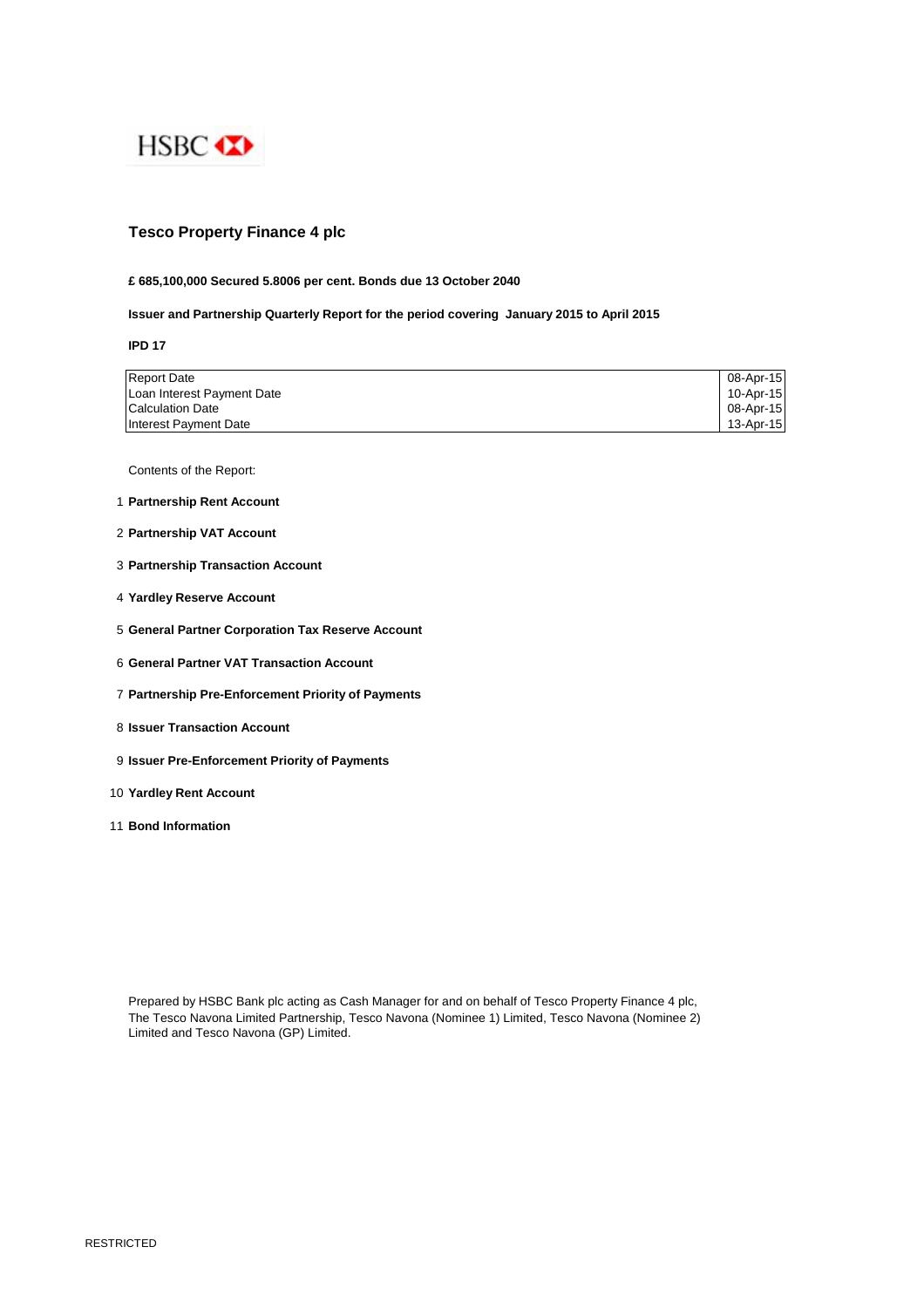#### **1. Partnership Rent Account 707**

|              | Opening Balance                    | 5.000.00 Cr         |
|--------------|------------------------------------|---------------------|
| <b>IDATE</b> | <b>ENTRY DETAILS</b>               | CR/DR<br>AMOUNT (£) |
| 09-Feb-11    | Initial Deposit on Closing Date    | 5,000.00 Cr         |
| 23-Mar-15    | Rent                               | 8,455,812.06 Cr     |
| 10-Apr-15    | To Partnership Transaction Account | 8.455.812.06 Dr     |
|              | Closing Balance                    | 5,000.00 Cr         |
|              |                                    |                     |

### **2. Partnership VAT Account 70728703**

|                                                                                         | Opening Balance                                                                                                                                                 | 1,899,623.75 Cr                                                                                               |
|-----------------------------------------------------------------------------------------|-----------------------------------------------------------------------------------------------------------------------------------------------------------------|---------------------------------------------------------------------------------------------------------------|
| <b>DATE</b>                                                                             | <b>ENTRY DETAILS</b>                                                                                                                                            | CR/DR<br>AMOUNT (£)                                                                                           |
| 29-Jan-15<br>29-Jan-15<br>06-Feb-15<br>06-Feb-15<br>09-Mar-15<br>09-Mar-15<br>23-Mar-15 | <b>HMRC VAT Repay</b><br>SAVILLS (UK) LIMTED<br>SAVILLS (UK) LIMTED<br>SAVILLS (UK) LIMTED<br>SAVILLS (UK) LIMTED<br>SAVILLS (UK) LIMTED<br><b>TESCO STORES</b> | 1,849,724.43 Dr<br>1,602.48 Cr<br>2,368.80 Cr<br>4,970.33 Cr<br>2,142.00 Cr<br>5,432.51 Cr<br>1,819,324.22 Cr |
|                                                                                         | <b>Closing Balance</b>                                                                                                                                          | 1.885.739.66 Cr                                                                                               |

#### **3. Partnership Transaction Account 70728711**

|                                                                                                      | Opening Balance                                                                                                                                                                     | 229.716.40 Cr                                                                                                                         |       |
|------------------------------------------------------------------------------------------------------|-------------------------------------------------------------------------------------------------------------------------------------------------------------------------------------|---------------------------------------------------------------------------------------------------------------------------------------|-------|
| <b>DATE</b>                                                                                          | <b>ENTRY DETAILS</b>                                                                                                                                                                | AMOUNT (£)                                                                                                                            | CR/DR |
| 07-Apr-15<br>10-Apr-15<br>10-Apr-15<br>10-Apr-15<br>10-Apr-15<br>10-Apr-15<br>10-Apr-15<br>10-Apr-15 | <b>Credit Interest</b><br><b>Transfer from Rent</b><br><b>Trustee Fee</b><br>Ongoing Fee<br>Expenses<br>Partnership Swap payment<br>Partnership Debt<br><b>Yardley Rent Account</b> | 1,485.23 Cr<br>8,455,812.06 Cr<br>1,500.00 Dr<br>79,879.44 Dr<br>83,367.85 Dr<br>1,111,233.95 Cr<br>10,277,163.84 Dr<br>849.525.51 Cr |       |
|                                                                                                      | <b>Closing Balance</b>                                                                                                                                                              | 205.862.02 Cr                                                                                                                         |       |

### **4. Yardley Reserve Account 70729192**

|      | Opening Balance        | 261,631.04 Cr       |
|------|------------------------|---------------------|
| DATE | <b>ENTRY DETAILS</b>   | CR/DR<br>AMOUNT (£) |
|      |                        |                     |
|      |                        |                     |
|      |                        |                     |
|      | <b>Closing Balance</b> | 261,631.04 Cr       |
|      |                        |                     |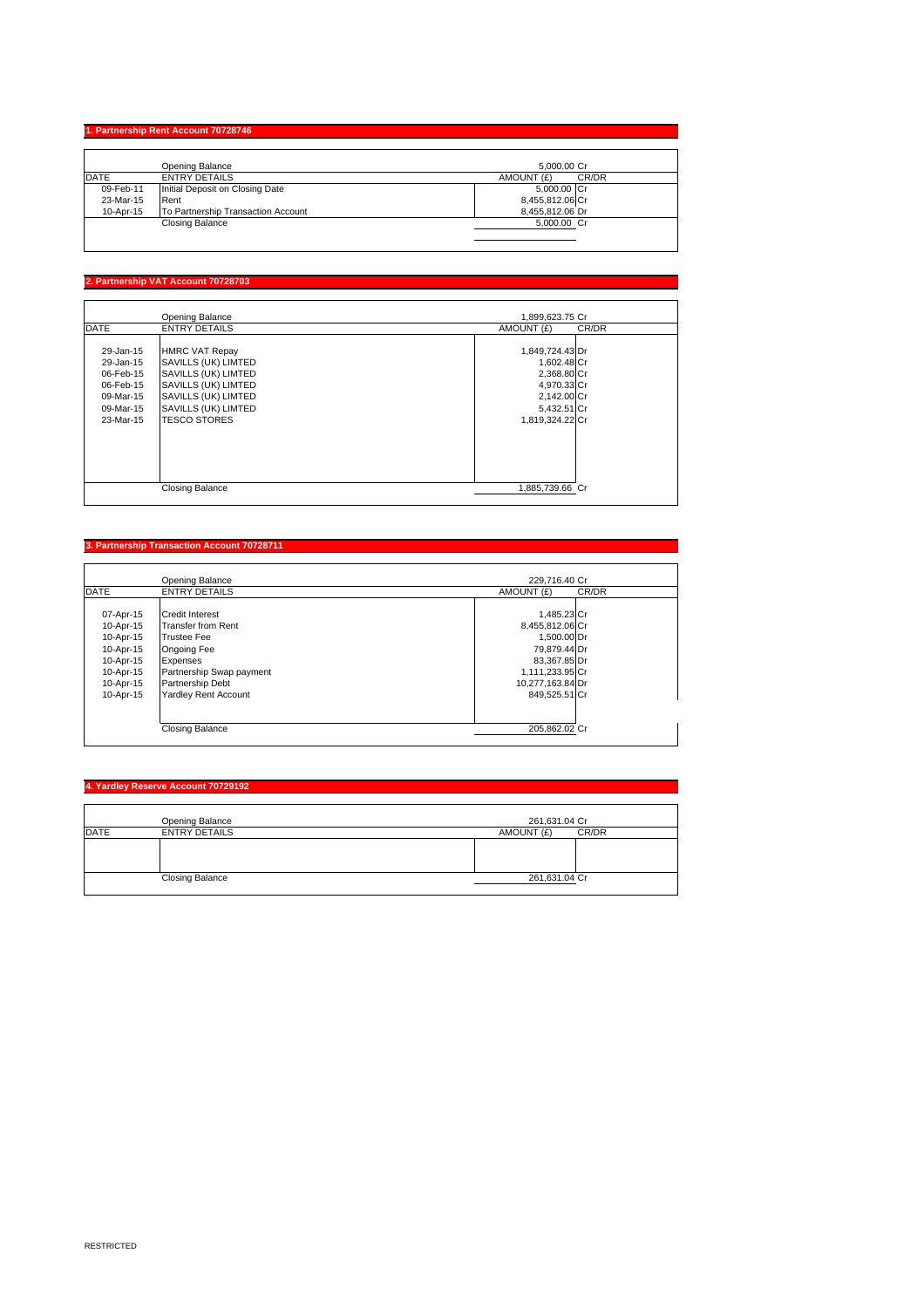#### **5. General Partner Corporation Tax Reserve Account 70728770**

|             | Opening Balance        | 309,503.95 Cr       |
|-------------|------------------------|---------------------|
| <b>DATE</b> | <b>ENTRY DETAILS</b>   | AMOUNT (£)<br>CR/DR |
|             |                        |                     |
|             | <b>Closing Balance</b> | 309,503.95 Cr       |

#### **6. General Partner VAT Transaction Account 70728762**

|             | Opening Balance        | $0.00C$ r           |
|-------------|------------------------|---------------------|
| <b>DATE</b> | <b>ENTRY DETAILS</b>   | CR/DR<br>AMOUNT (£) |
|             |                        |                     |
|             |                        |                     |
|             |                        |                     |
|             | <b>Closing Balance</b> | $0.00C$ r           |
|             |                        |                     |

**Expense Reserve Ledger - Max GBP 50** 

Date<br>12-Jan-15<br>10-Apr-15 12-Jan-15 231,661.66 Cr 10-Apr-15 25,796.66 Dr

┑

|                                                     | Balance | 205 865 00 |
|-----------------------------------------------------|---------|------------|
|                                                     |         |            |
|                                                     |         |            |
| 7. Partnership Pre-Enforcement Priority of Payments |         |            |

|              |                                                                               | <b>Funds Paid Out of</b> | <b>Funds Received into</b> |
|--------------|-------------------------------------------------------------------------------|--------------------------|----------------------------|
| Date         |                                                                               | account (£)              | account (£)                |
| $10$ -Apr-15 |                                                                               |                          |                            |
|              | <b>Partnership Available Funds</b>                                            |                          |                            |
|              |                                                                               |                          |                            |
|              | a Rental Income                                                               |                          | 8,455,812.06               |
|              | b Funds from Yardley Accounts                                                 |                          | 849,525.51                 |
|              | c Funds from Issuer under Partnership Swaps                                   |                          | 10,016,573.00              |
|              | d From Partnership VAT Account                                                |                          | 0.00                       |
|              | e From Partnership Disposal Proceeds Account                                  |                          | 0.00                       |
|              | From Partnership Insurance Proceeds Account                                   |                          | 0.00                       |
| g            | Interest received by the Partnership Accounts and Rent Account                |                          | 1,485.23                   |
|              | h Eligible Investment Earnings by Partnership                                 |                          |                            |
|              | Advance under Committed Subordinated Loan Agreement                           |                          |                            |
|              | Advance from Drawdown of Yardley Reserve Loan                                 |                          |                            |
|              | k Net proceeds of a CPO Disposal or a Mortgage Property                       |                          |                            |
|              | From 3rd anniversay of Closing, funds from Yardley Reserve Loan Ledger        |                          |                            |
|              | m Net proceeds of a disposal of a Mortgage Property                           |                          |                            |
|              | n Any other sums standing to the credit of the Partnership Transaction Ac     |                          | 25,796.66                  |
|              | <b>Partnership Pre-Enforcement Priority of Payments</b>                       |                          |                            |
|              | a Partnership Security Trustee Fees                                           | 1,500.00                 |                            |
|              | b Issuer Security Trustee Fee, Bond Trustee, operating expenses of the Issuer | 74,129.44                |                            |
|              | (Ongoing Partnership Facility Fee)                                            |                          |                            |
|              | c Partnership Operating Expenses excluding GP UK Tax                          | 1,942.28                 |                            |
|              | d Partnership Operator Fee                                                    | 75,645.15                |                            |
|              | d Property Advisor Fee (Annual 30K)                                           |                          |                            |
|              | d Nominees Corporate Services Provider Fee                                    | 2,569.90                 |                            |
|              | d Nominees Holdco Corporate Services Provider Fee                             | 1,284.95                 |                            |
|              | d PL Propco Corporate Services Provider Fees                                  | 3,867.85                 |                            |
|              | d Nominees Side Letter payments                                               |                          |                            |
|              | d Nominees Holdco Side Letter payments                                        |                          |                            |
|              | d Account Bank Fee                                                            |                          |                            |
|              | d Cash Manager Fee                                                            |                          |                            |
|              | d Yardley Cash Manager Fee                                                    |                          |                            |
|              |                                                                               |                          |                            |
|              | d Issuer Account Bank, PPA CM, CSP Fee (Ongoing Partnership Facility Fee)     | 5,000.00                 |                            |
|              | d Headlease payment                                                           |                          |                            |
|              | e Partnership Expenses Ledger payment (max £6,250 indexed annually)           |                          |                            |
|              | Partnership Debt Interest                                                     | 9,828,389.84             |                            |
|              | f Partnership Swap payment                                                    | 8,905,339.05             |                            |
|              | g Partnership Debt Principal                                                  | 448,774.00               |                            |
|              | Issuer Partnership Swap Termination Amount (Ongoing Partnership Facility      |                          |                            |
|              | h Fee)                                                                        | 750.00                   |                            |
|              | Property Pool Manager Fee                                                     |                          |                            |
|              | Partnership Swap Termination Amount                                           |                          |                            |
|              | k Partnership Expenses Ledger payment                                         |                          |                            |
|              | <b>Alteration Adjustment Rent</b>                                             |                          |                            |
|              | m Substitution Adjustment Rent                                                |                          |                            |
|              | n Credited to Subordinated Loan Reserve Ledger                                |                          |                            |
|              | o Payments to the Subordinated Loan Facility Provider                         |                          |                            |
|              | p Partnership Distribution Account                                            |                          |                            |
|              | <b>Totals</b>                                                                 | 19,349,192.46            | 19,349,192.46              |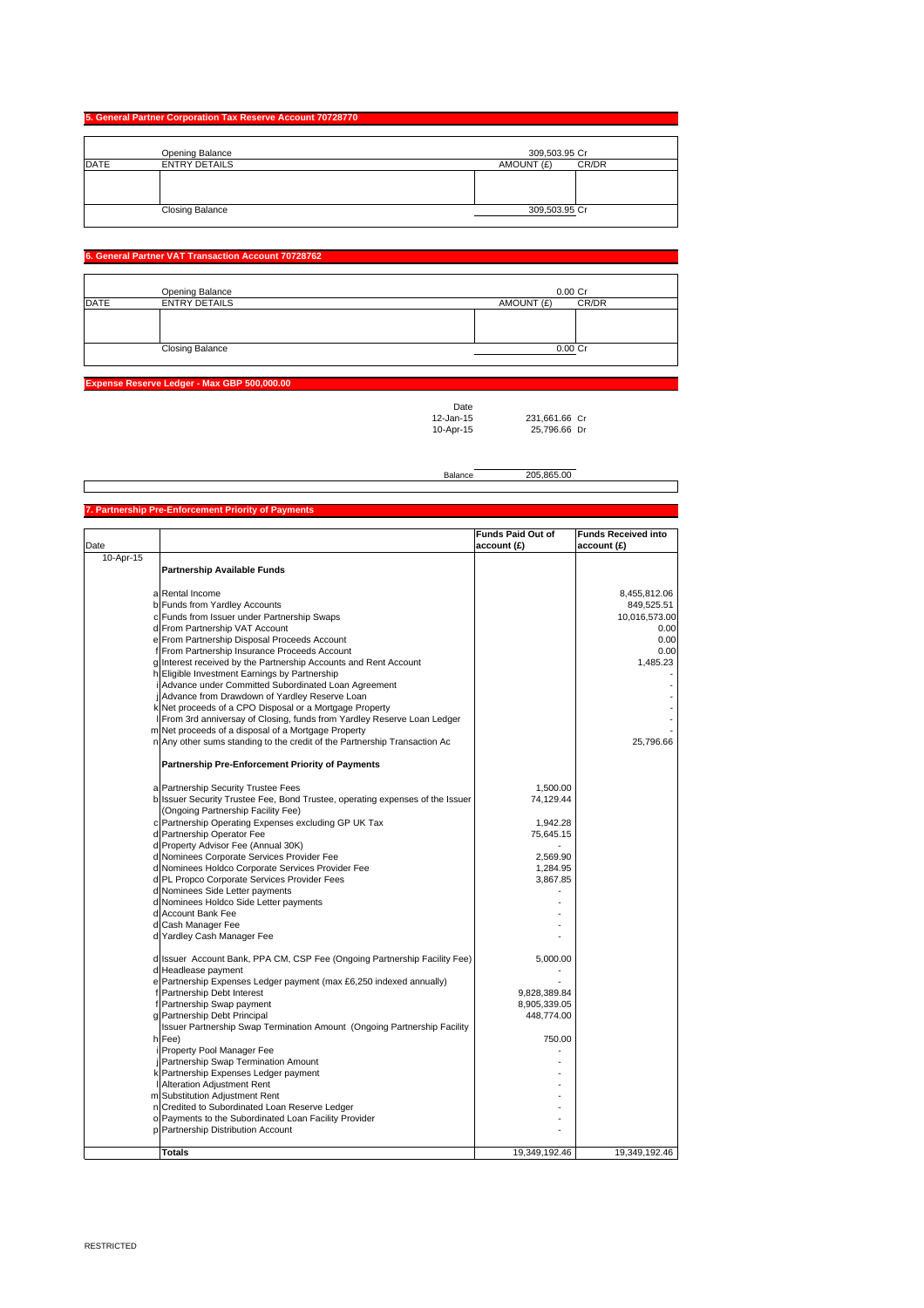|             | Opening Balance        | 24.662.89 Cr     |       |
|-------------|------------------------|------------------|-------|
| <b>DATE</b> | <b>ENTRY DETAILS</b>   | AMOUNT (£)       | CR/DR |
| 02-Feb-15   | Interest               | 45.43 Cr         |       |
| 02-Mar-15   | Interest               | 2.84 Cr          |       |
| 01-Apr-15   | Interest               | 3.05 Cr          |       |
| 13-Apr-15   | <b>Swaps Receipts</b>  | 18,921,912.05 Cr |       |
| 13-Apr-15   | Swap Pays              | 18,921,912.05 Dr |       |
| 13-Apr-15   | Partnership Debt       | 10,297,797.07 Cr |       |
| 13-Apr-15   | Expenses               | 20,633.36 Dr     |       |
| 13-Apr-15   | <b>Notes</b>           | 10,277,163.71 Dr |       |
| 13-Apr-15   | <b>Issuer Profit</b>   | 750.00 Cr        |       |
|             |                        |                  |       |
|             | <b>Closing Balance</b> | 25,464.21        |       |

## **9. Issuer Pre-Enforcement Priority of Payments** Date **Funds Paid Out of account (£) Funds Received into account (£)** 13-Apr-15 **Issuer Available Funds** a Funds due to Issuer under Partnership Swap Agreement<br>
b Amounts due to Issuer in respect of Partnership Loan<br>
c Any amount due to Issuer on Transaction Account<br>
d Interest Received by Issuer on Transaction Account<br>
e Eig **Issuer Pre-Enforcement Priority of Payments** a Bond Trustee Fee 1,200.00<br>a Issuer Security Trustee Fee 1,500.00 a Issuer Security Trustee Fee 1,500.00<br>
a Issuer Security Trustee Fee 1,500.00<br>
Issuer Operating Expenses 12,933.36<br>
c Paying Agent Fee 1,000<br>
c Account Bank Fee 1,000<br>
c Account Bank Fee 1,750.00 b Issuer Operating Expenses 12,933.36 c Issuer/Issuer Holdco Corporate Services Provider Fee 0.00 c Paying Agent Fee 500.00 c Account Bank Fee 750.00 Cash Manager Fee 3,750.00<br>
Bond Interest 9,834,804.71<br>
Bond Principal 442,359.00 d Bond Interest 9,834,804.71 d Bond Principal 442,359.00 d Issuer Swap Provider and the Issuer Swap Provider and the Issuer Swap Provider and the Issuer Swap Provider <br>Partnership Swap payment and the Islamic Swap of the Islamic Swap of the Islamic Swap of the Islamic Swap Provi d Partnership Swap payment 10,016,573.00<br>| Saudi Partnership Swap payment 10,016,573.00<br>| Issuer Profit 150.00 e Issuer Profit f Swap Subordinated Amounts - g Issuer Partnership Swap Termination Amount h Issuer Transaction Account 51.32 **Totals** 29,220,510.44 29,220,510.44

#### **Yardley Rent Account 70**

|             | Opening Balance                    | $0.00$ Cr           |
|-------------|------------------------------------|---------------------|
| <b>DATE</b> | <b>ENTRY DETAILS</b>               | AMOUNT (£)<br>CR/DR |
|             |                                    |                     |
| 29-Jan-15   | SAVILLS (UK) LIMTED                | 8,012.40 Cr         |
| 06-Feb-15   | SAVILLS (UK) LIMTED                | 11,843.99 Cr        |
| 06-Feb-15   | SAVILLS (UK) LIMTED                | 24,851.67 Cr        |
| 17-Feb-15   | SAVILLS (UK) LIMTED                | 26,424.93 Cr        |
| 09-Mar-15   | SAVILLS (UK) LIMTED                | 10,709.99 Cr        |
| 09-Mar-15   | SAVILLS (UK) LIMTED                | 27,162.56 Cr        |
| 23-Mar-15   | <b>TESCO STORES</b>                | 640.808.80 Cr       |
| 27-Mar-15   | SAVILLS (UK) LIMTED                | 99,711.17 Cr        |
| 10-Apr-15   | To Partnership Transaction Account | 849.525.51 Dr       |
|             |                                    |                     |
|             |                                    |                     |
|             |                                    |                     |
|             | Closing Balance                    | $0.00$ Cr           |